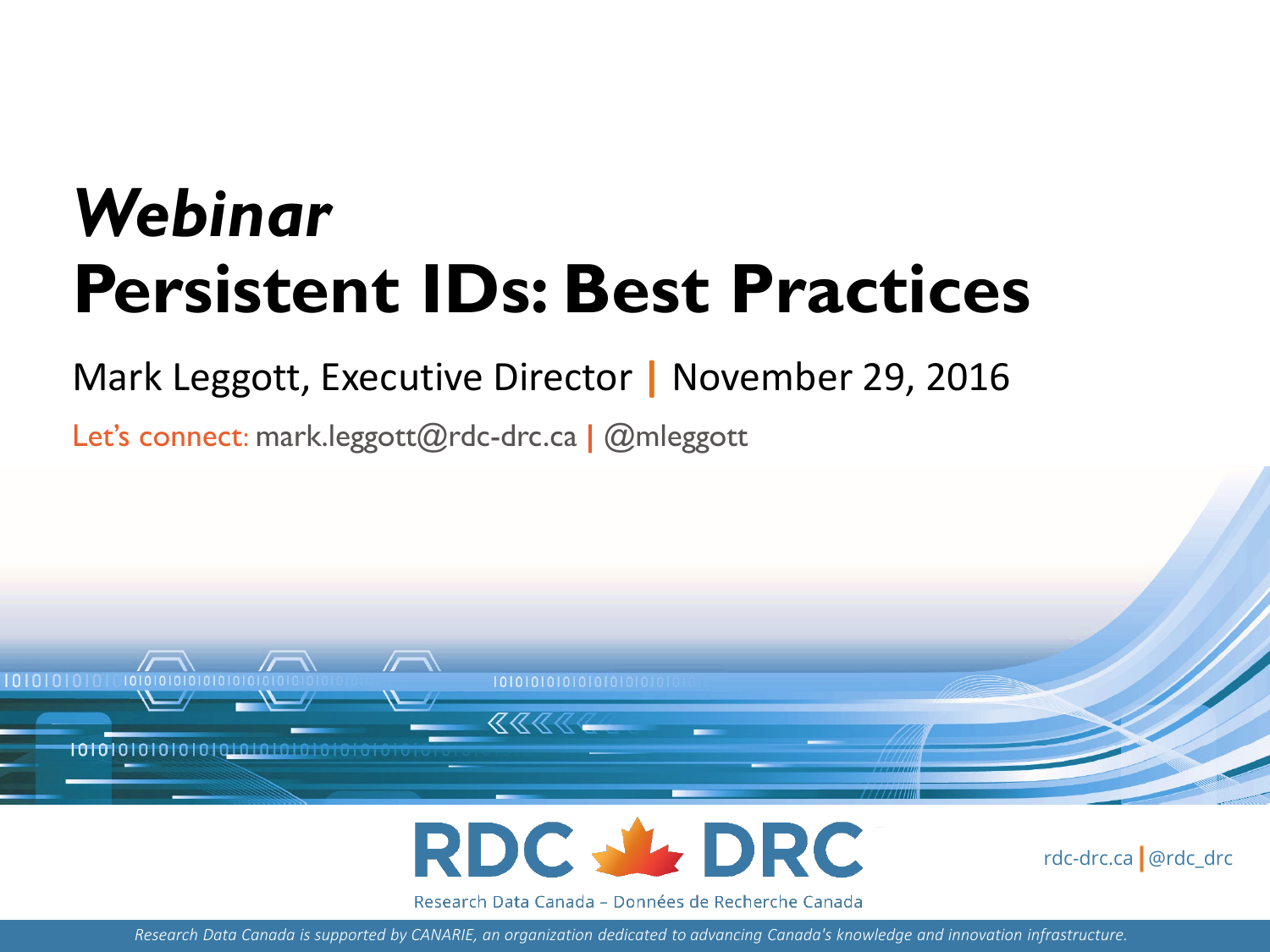

### > **Unique Identifiers: Current Landscape and Future Trends**

Mark Leggott, Kathleen Shearer, Chantel Ridsdale

[Download Link](https://cp.sync.com/dl/7cd384560#zwrgz8tf-tc4u9zqr-6fgunecm-3njzwnd9)

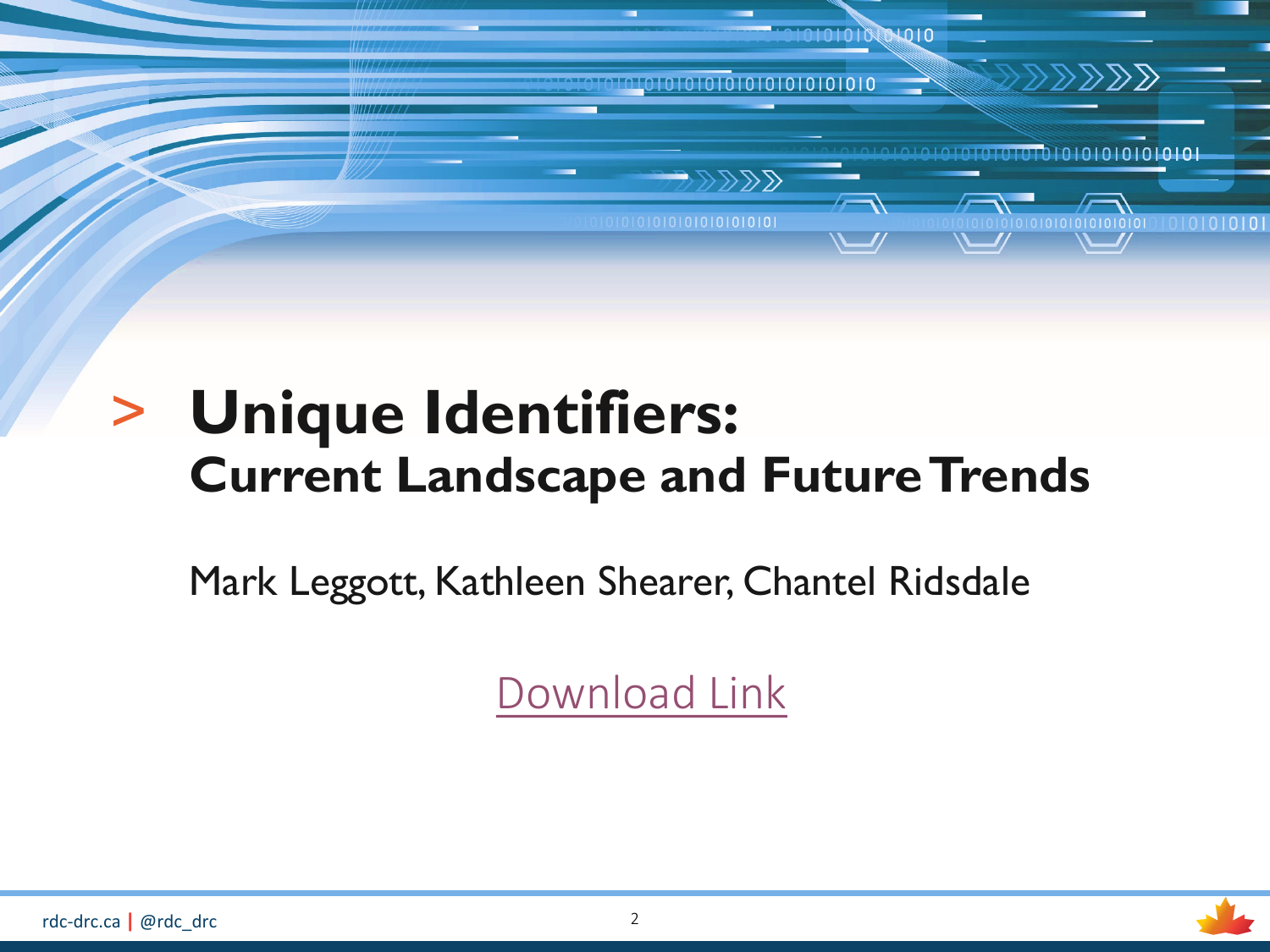

### **Research Data Canada works with stakeholders to ensure research data is available to support innovation that benefits all Canadians.**

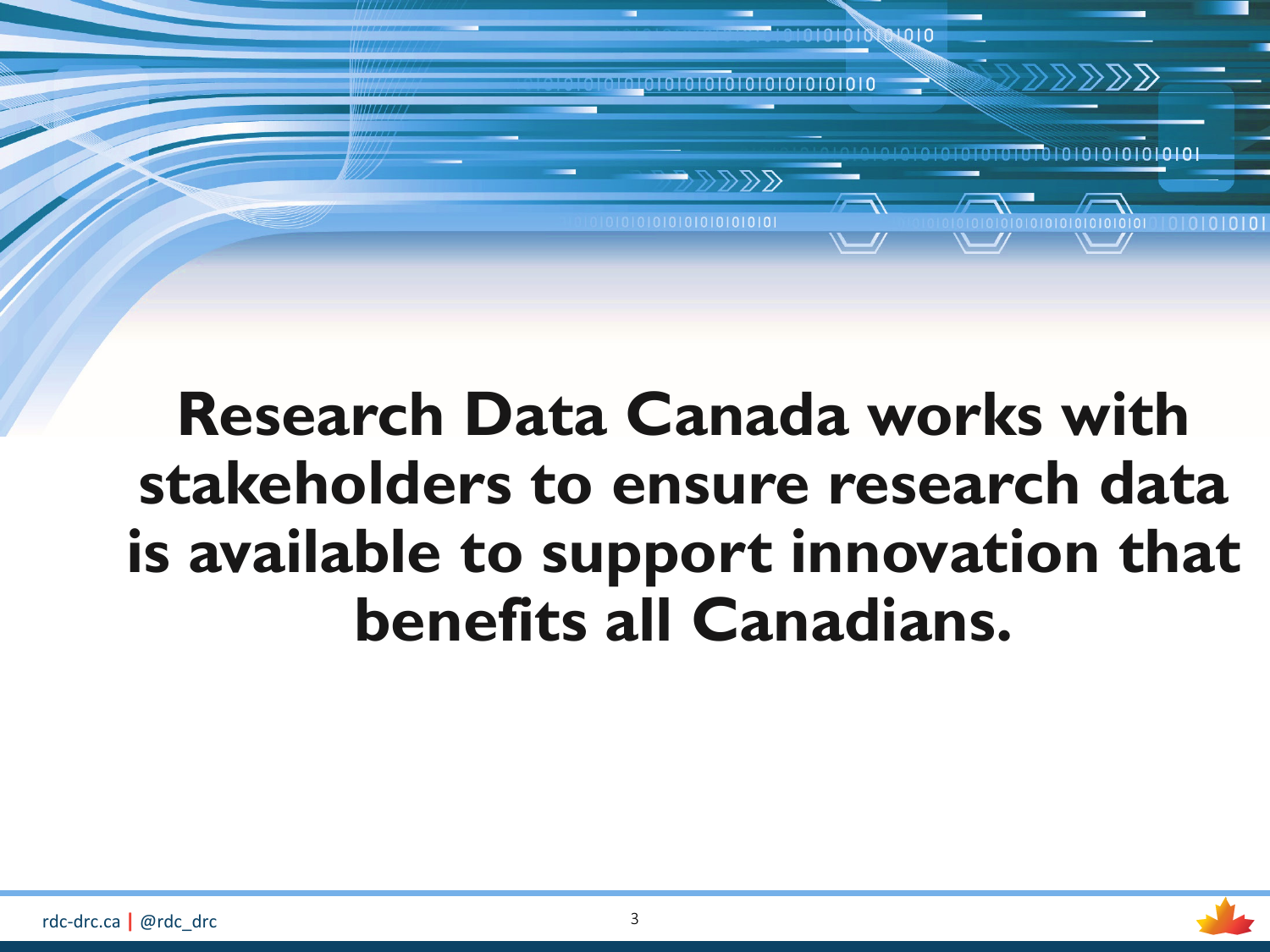

**International Agencies and Collaborators**

The DCC Curation Lifecycle Model: http://www.ijdc.net/index.php/ijdc/article/viewFile/69/48.

**HALALALALALAMALALALA**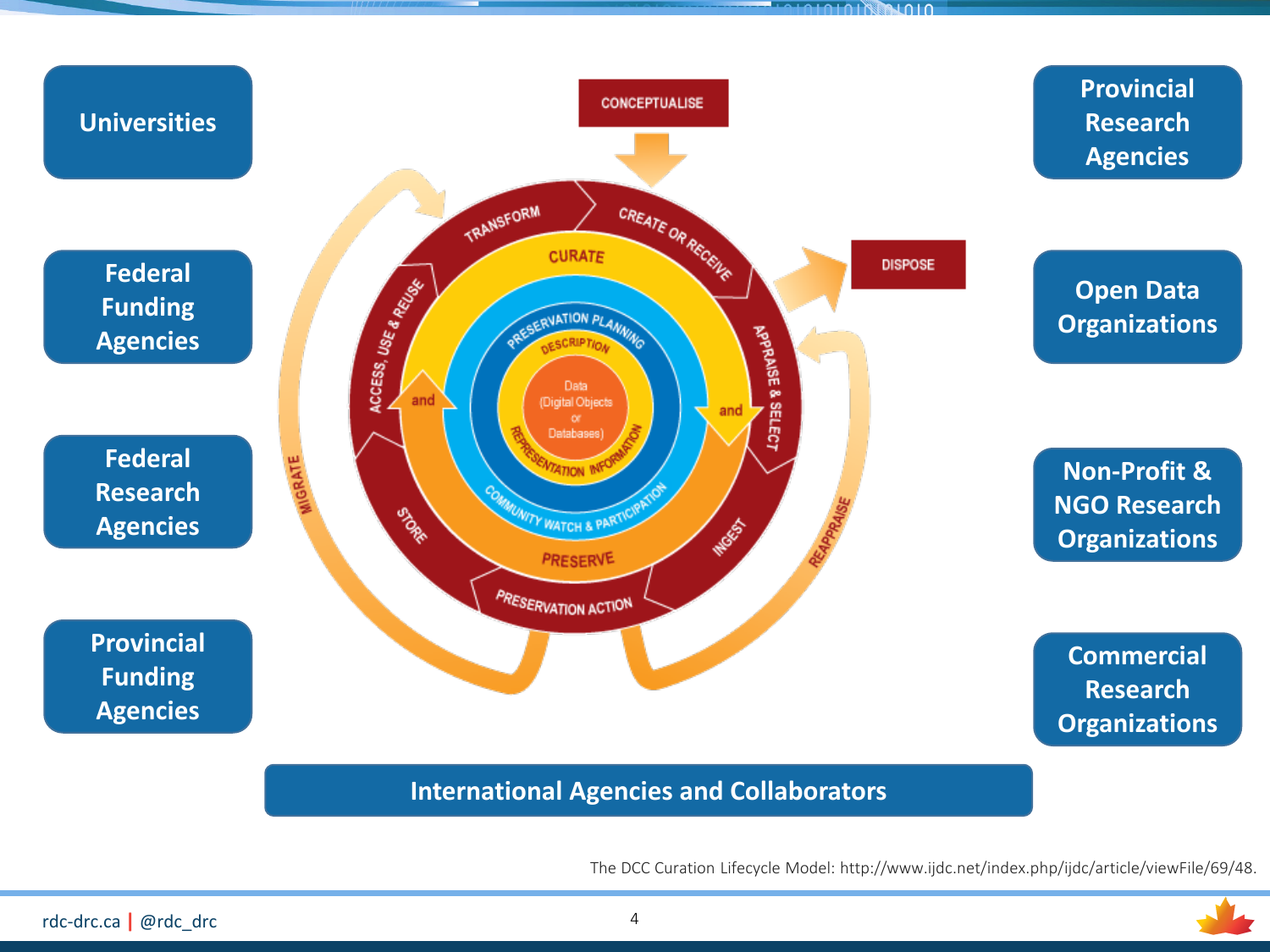

01010101010

0000000000000000000

Canadians have access to national and international collections of publicly-funded research data.

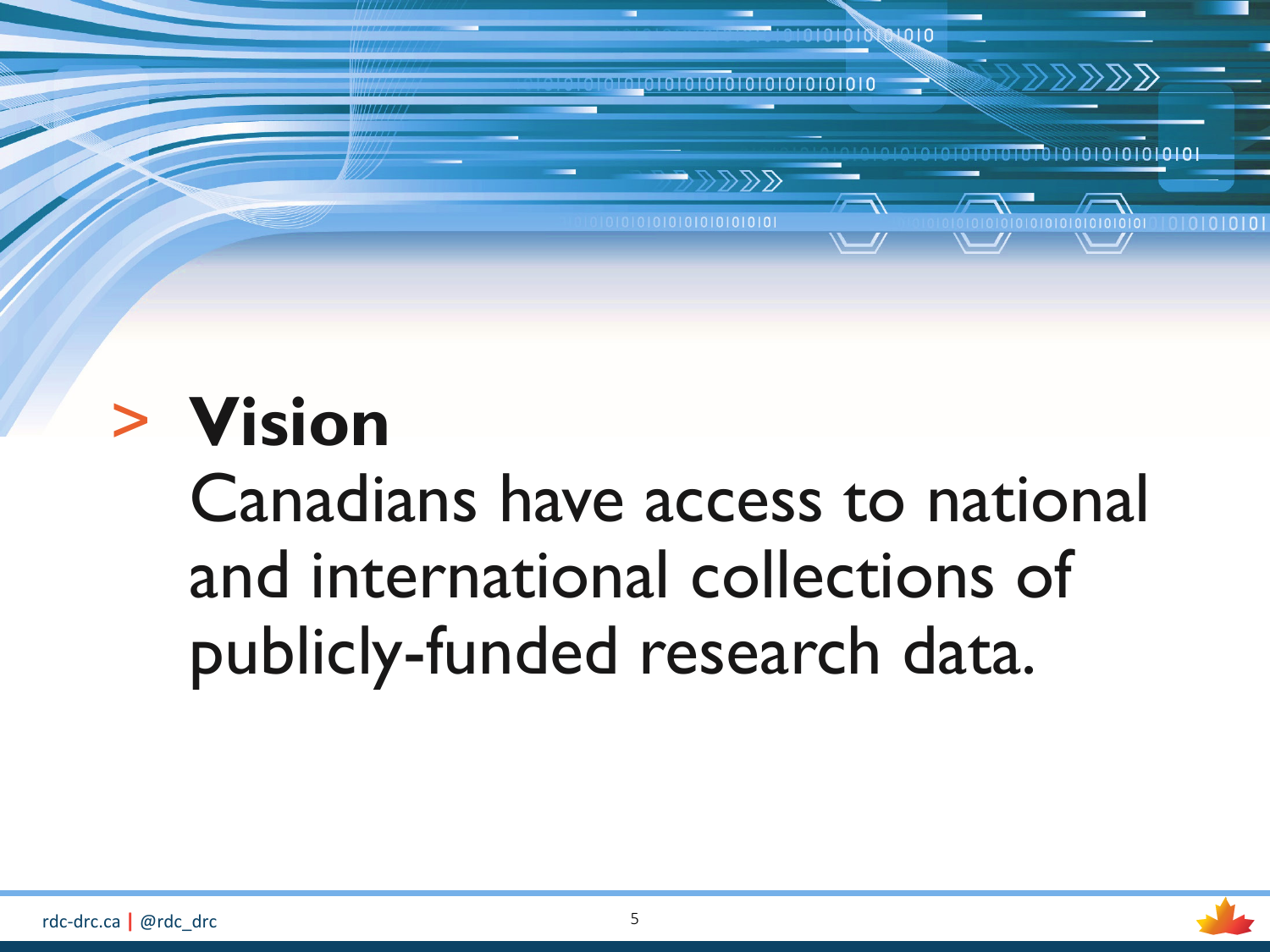

 $1010$ 

**QLQLQLQTATTATTATT** 

0000000000

00000000000000000000

000000000000000000

 $\mathbb{R} \times \mathbb{R}$ 

101010101010101010101

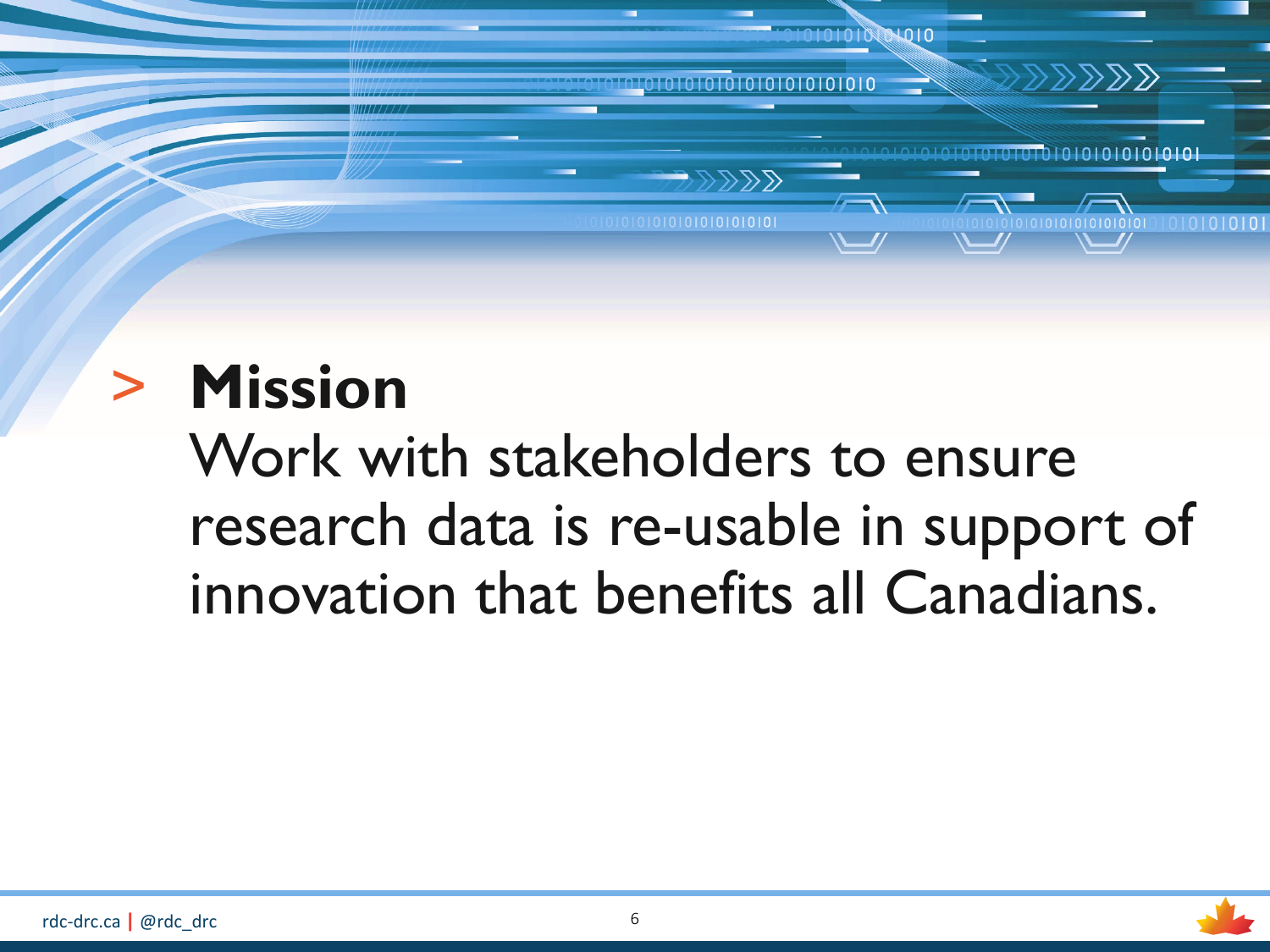# **Strategy** Development of a collection of integrated National Data Services that support researchers through all stages of the research lifecycle and promote compliance.

1010101010101010101010

 $77777$ 

000000000000000000

NO10

101010101010101

01010101010101010101010

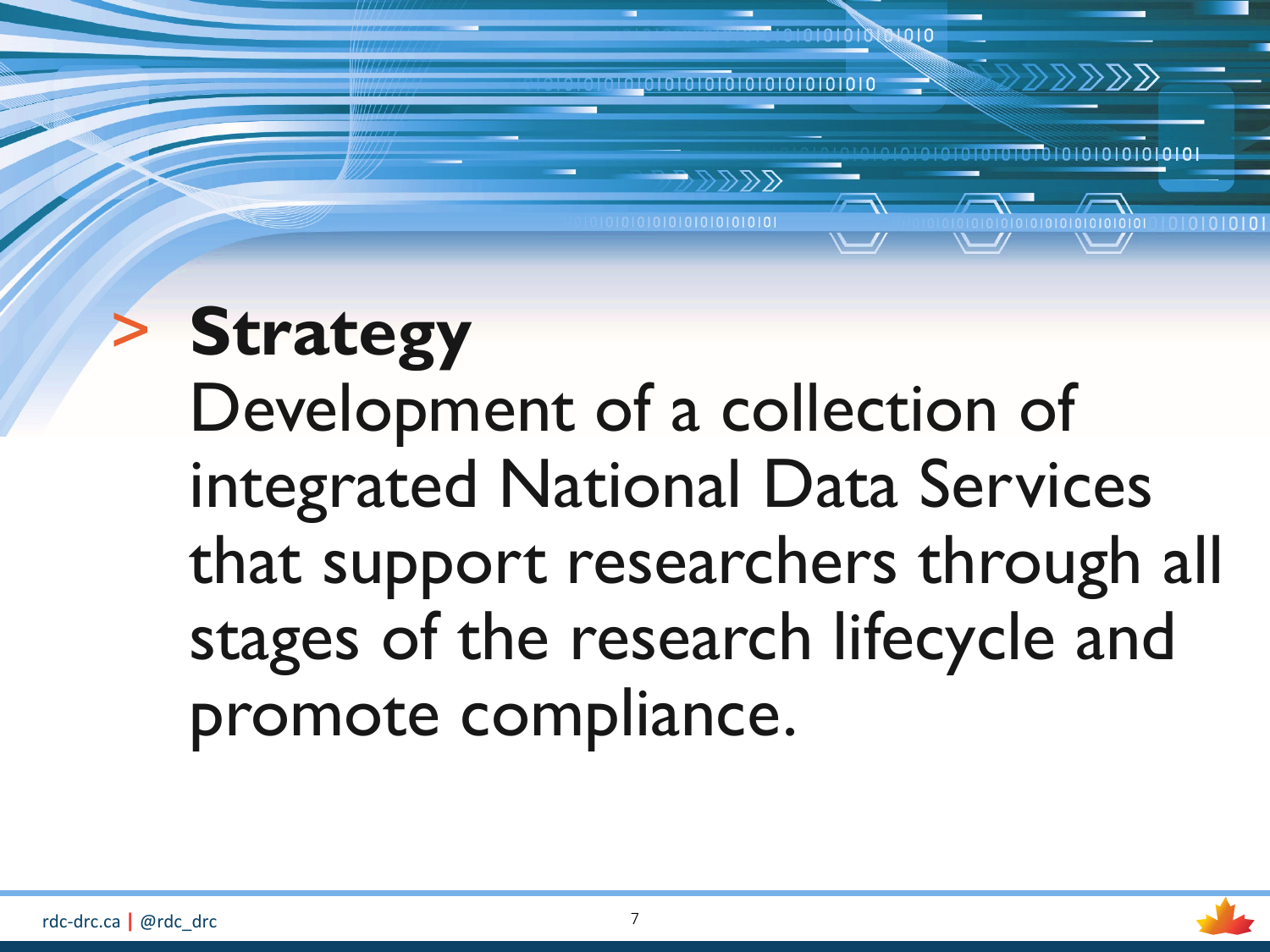### **Best Practices Series**

- ˃New Document Series intended to provide guidance & recommendations on best practices for research data management
- ˃Documents produced by Working Groups, which get direction from Committees and ED
- ˃Anticipate 3-4 per year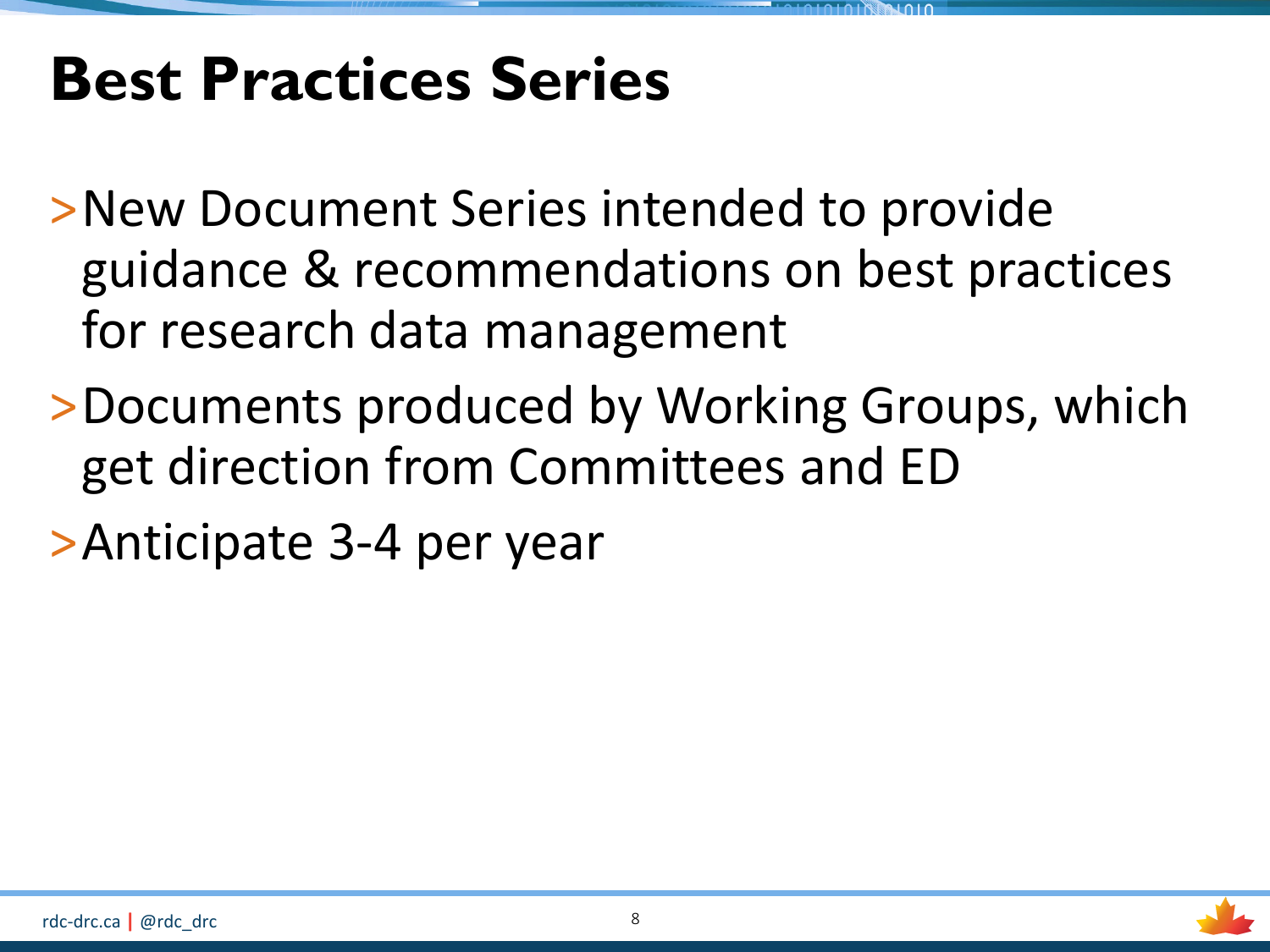# **Definitions**

- >Identifier (ID): provides a unique label for an **Object**
- ˃Persistent ID (PID): provides a long-lasting reference to an Object, regardless of that Object's location
- ˃PID System: provides a framework (i.e. software) facilitating discovery and access to Objects
- ˃PID Minting Service: provides a framework (i.e. software) for creating unique PIDs

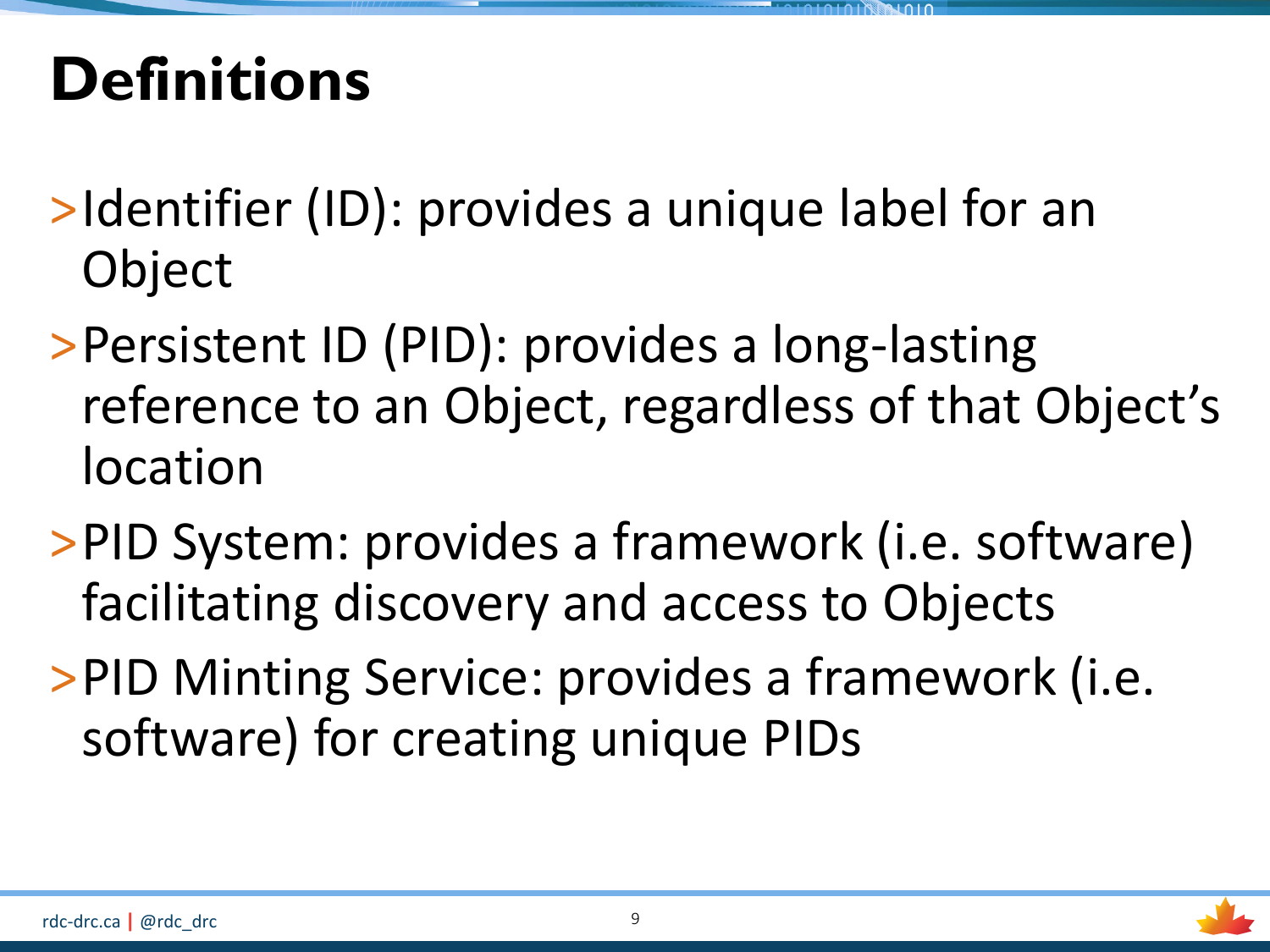# **Identifiers**

˃Key goal is to uniquely describe each type of input/output in the research lifecycle to facilitate:

- Discoverability
- Citability
- Linkability
- Preservation
- Quality control

˃Standard and ubiquitous ID approach is key to creating a rich research data/information discovery system at the national level in Canada

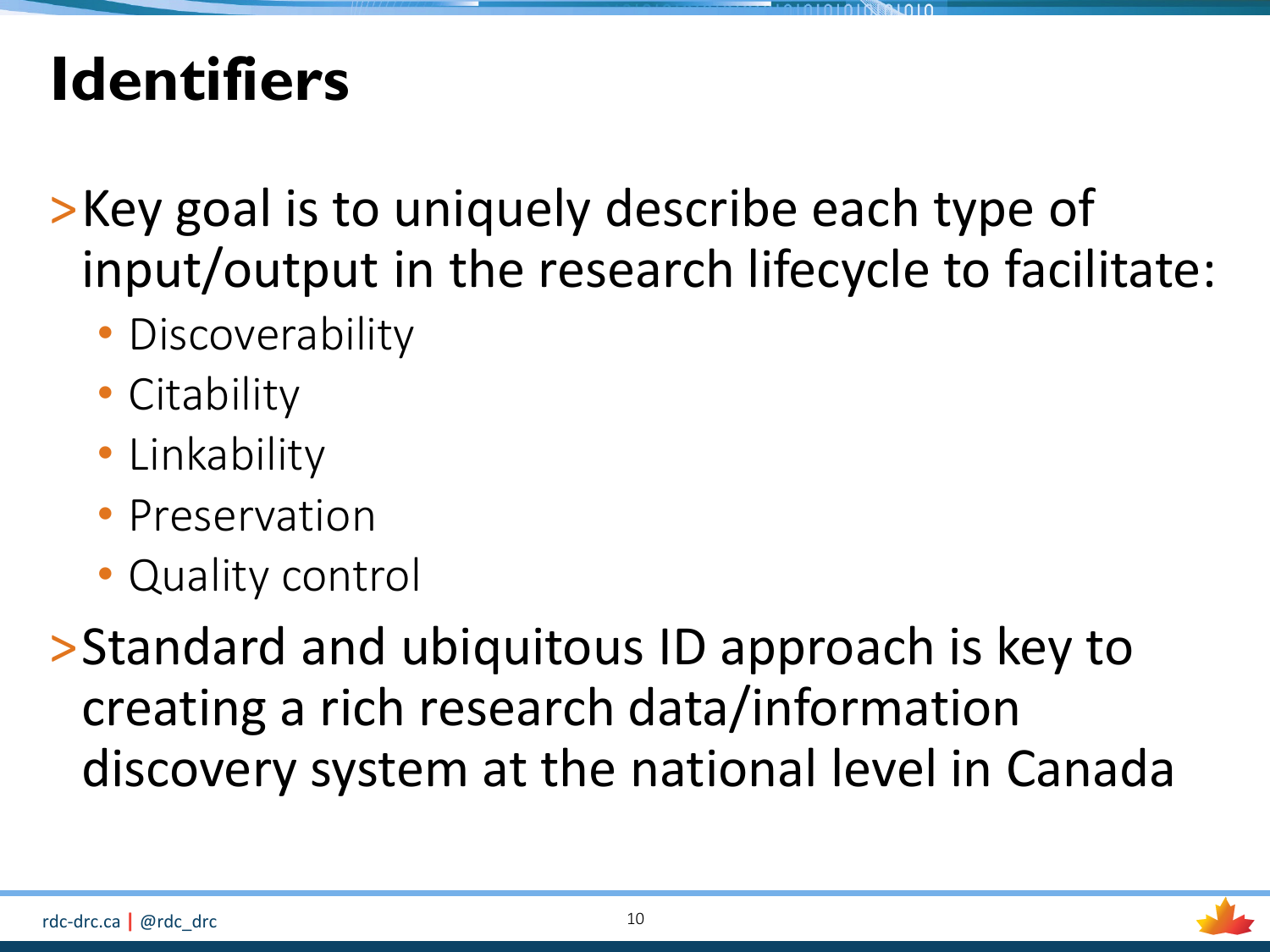### **Researchers**

- ˃RIDs: Researcher IDs
- ˃Many systems (e.g. a Research Information System, the Canadian Common CV) use their own internally generated RID
- ˃Facilitates unambiguous identification of a researchers and by association, their outputs
	- When researcher changes name
	- When researcher changes institution
	- Regardless of type of output

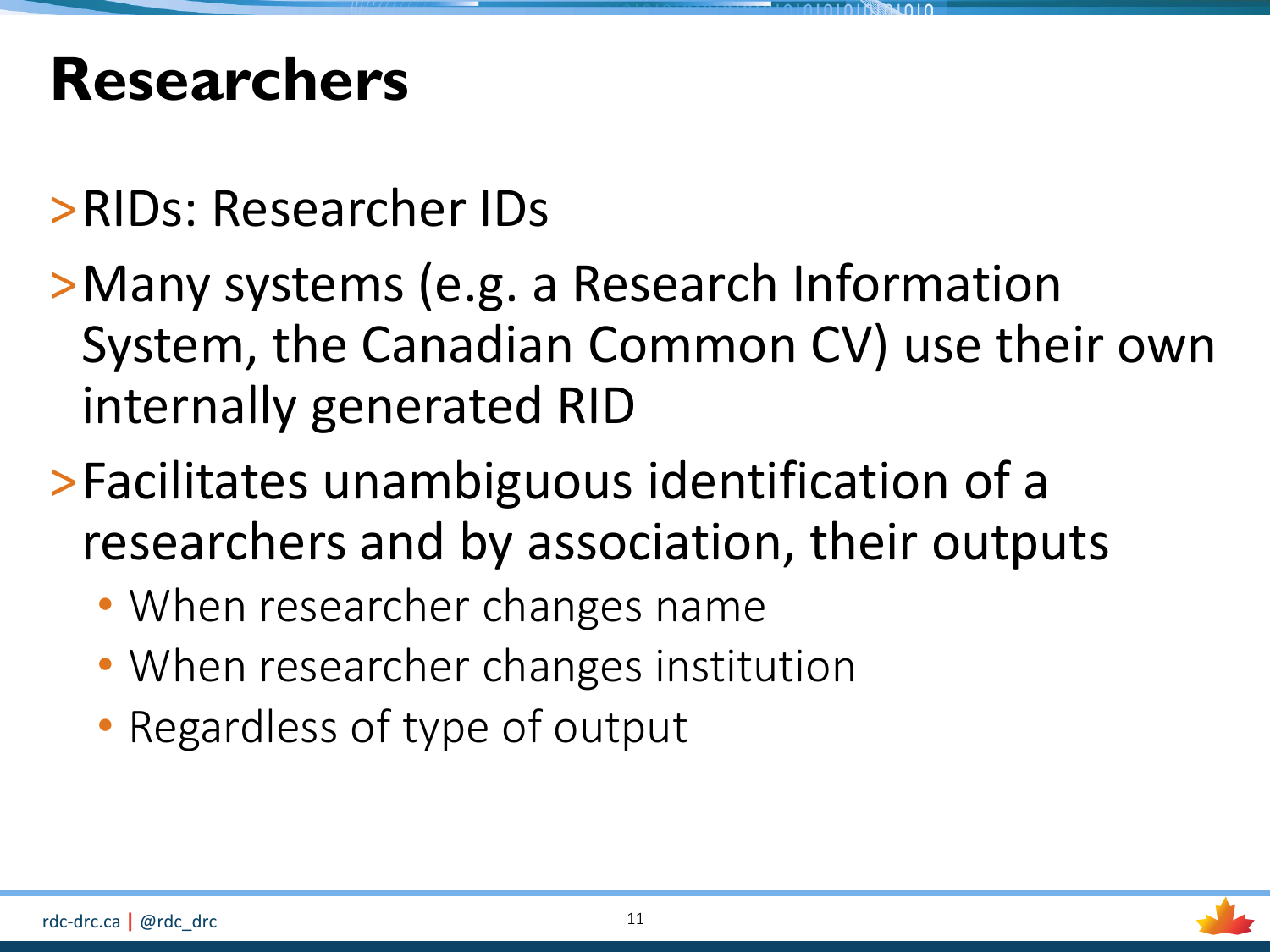# **ORCID**

### ˃Open Researcher and Contributor ID

- ORCID Organization maintains ORCID system
- ORCID Identifier is the unique PID
- ORCID Registry provides access to ORCID IDs

˃Researchers controls what goes into their record

- Information, Education, Employment, Funding Works
- External access via ORCID site, API, 3<sup>rd</sup> party system integration
- ˃Potential "glue" that binds researchers and their outputs regardless of where the digital asset is

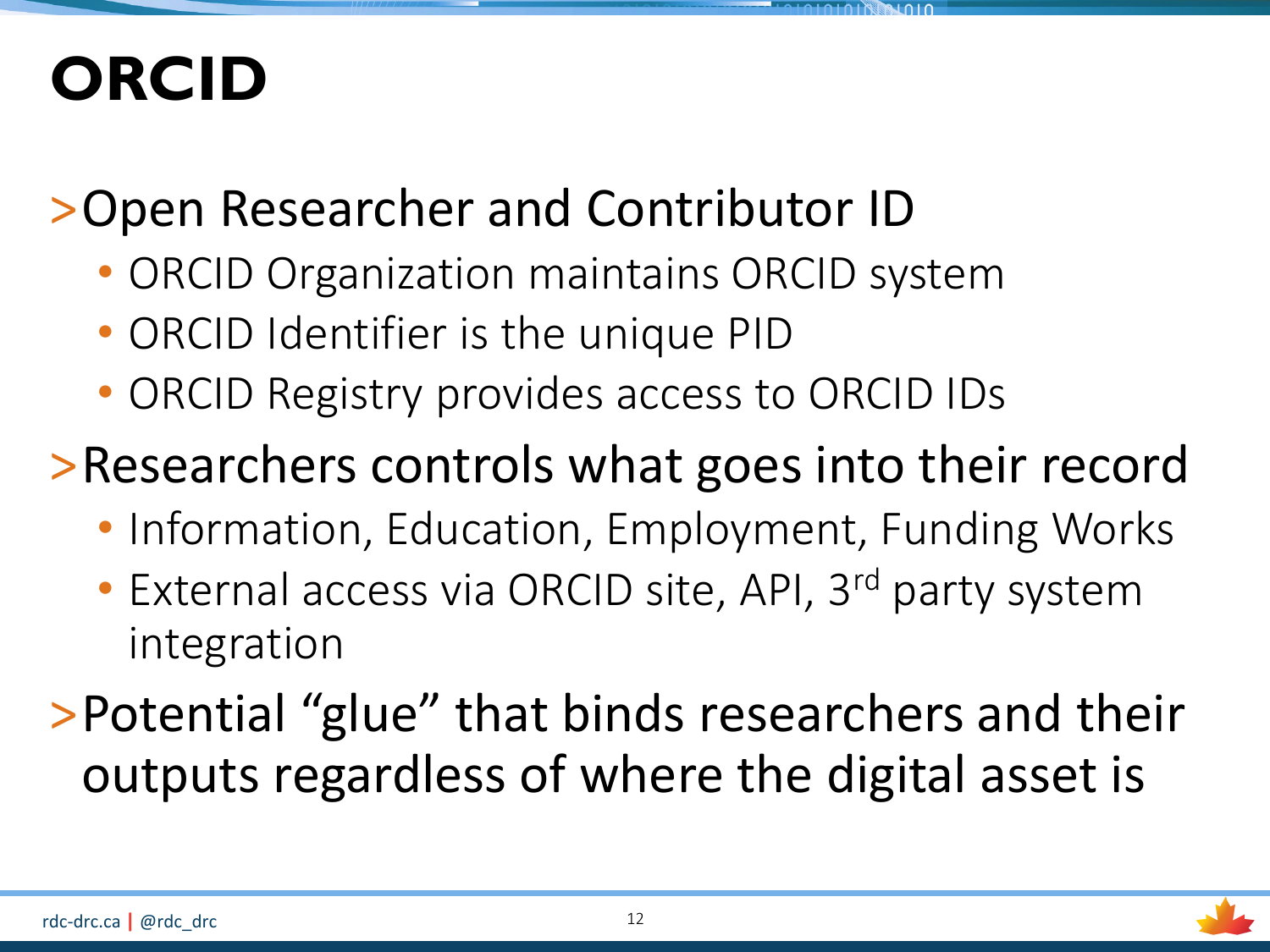# **ORCID CA**

### ˃Effort to create an ORCID Canada Consortium

- ORCID CA Implementation Group moving ahead to define details
- CRKN providing business lead; informal request made to CANARIE to provide technical support
- Goal to launch for January 2017
- [Website h](http://docs.casrai.org/ORCID_CA_Consortium)as more information

### ˃Will provide best level of access for organizations at the best price

### ˃Goal is to have as many Canadian researchers as possible create ORCID IDs

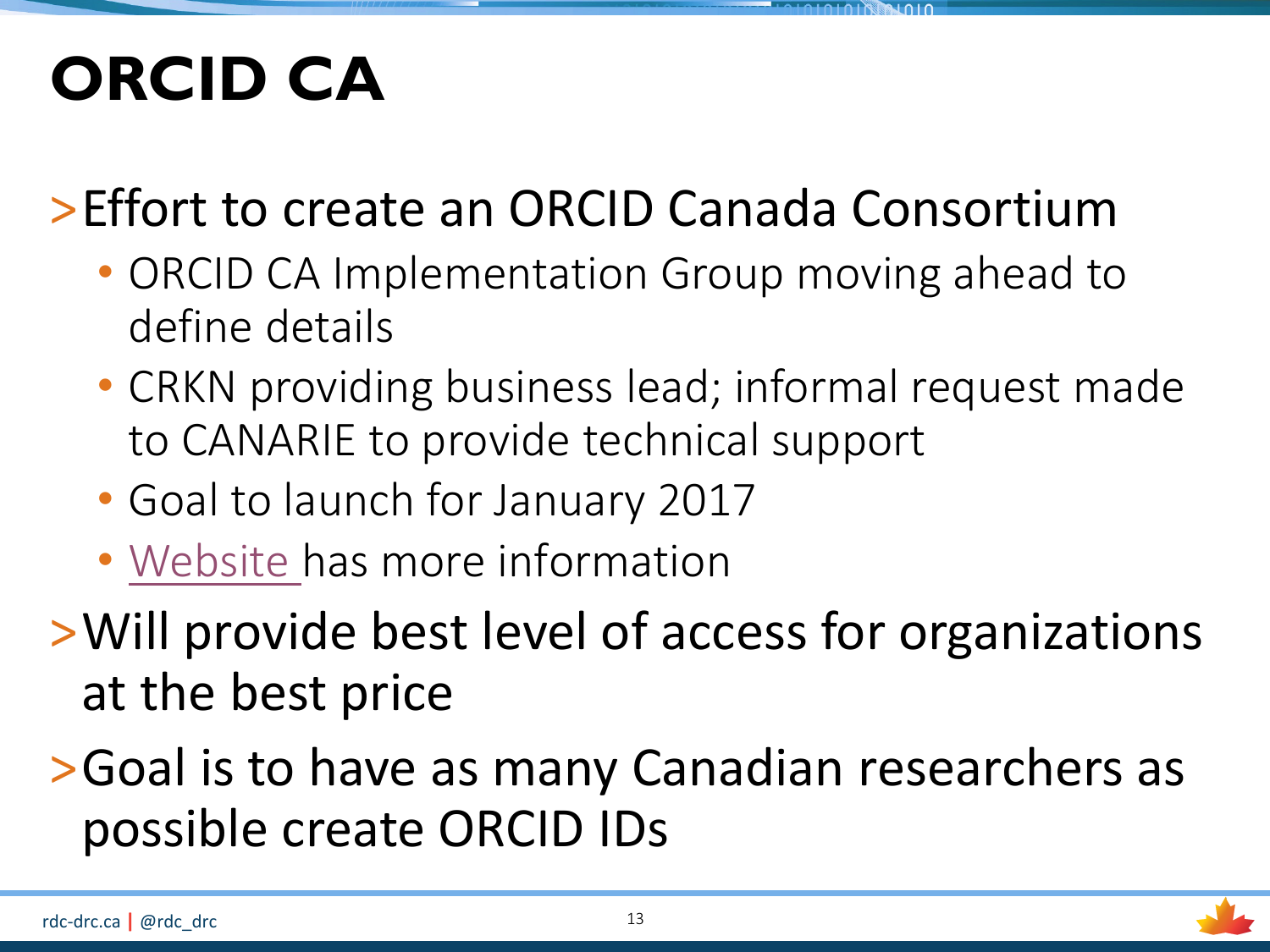# **Objects**

### ˃OIDs: Object Identifiers

- ˃Many systems assign a unique ID in metadata to described objects – too many to count
- ˃Various standard PIDs for Objects: PURL, Handle, ARK, GUID, DOI, etc.
- ˃Which OID system used can often be an institutional decision, or determined by digital asset management software being used

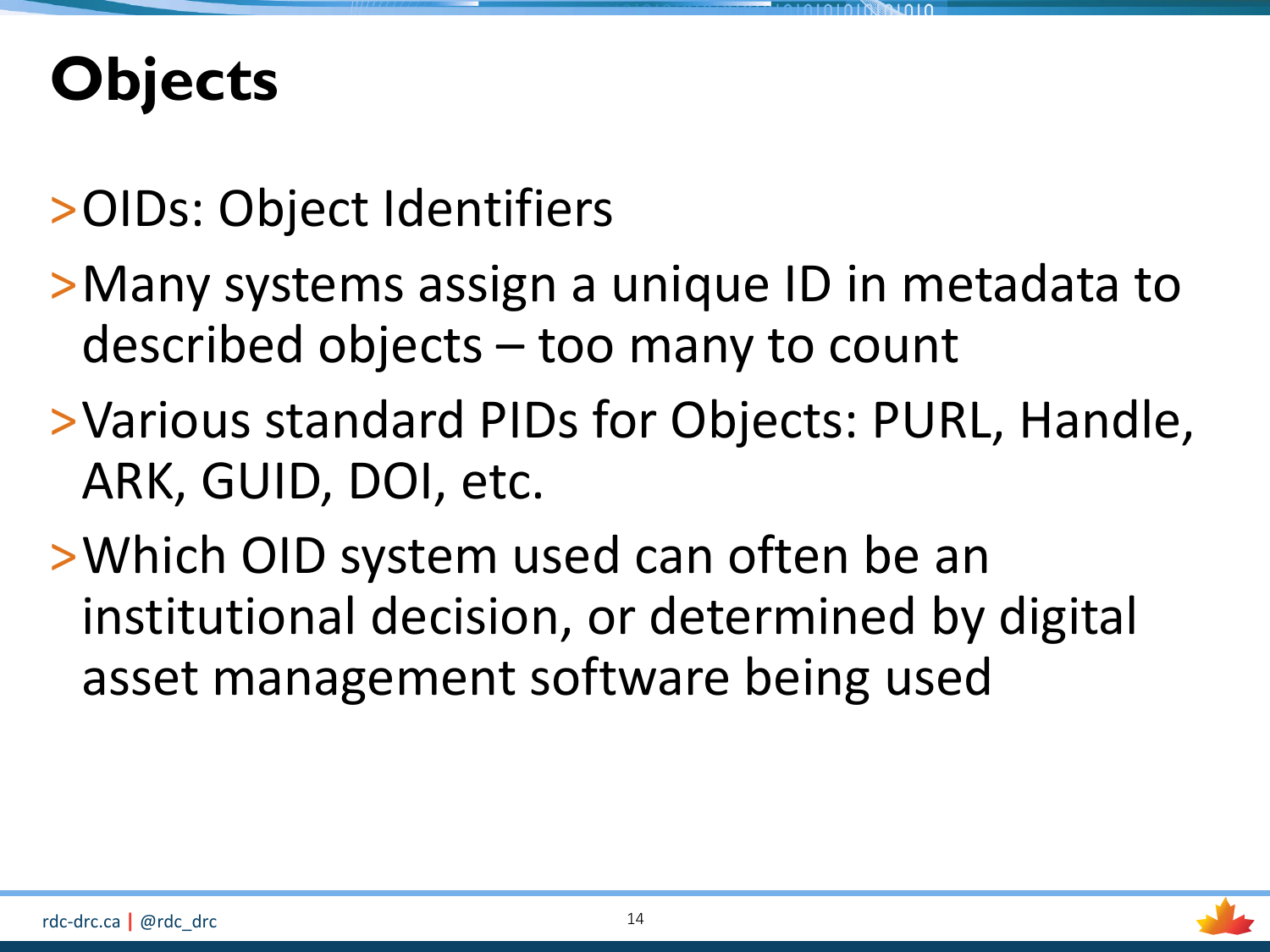# **DOI**

### ˃DOI: Digital Object Identifier

- Based on Handle system
- Useful and de facto standard for describing traditional outputs like journal articles
- Also describes elements like images/SW not common

### ˃DataCite Canada is national DOI provider

• Register to obtain/manage DOIs

### ˃UBC DOI Minting software

• Works with DataCite Canada to create one-off or mass DOIs along with metadata records

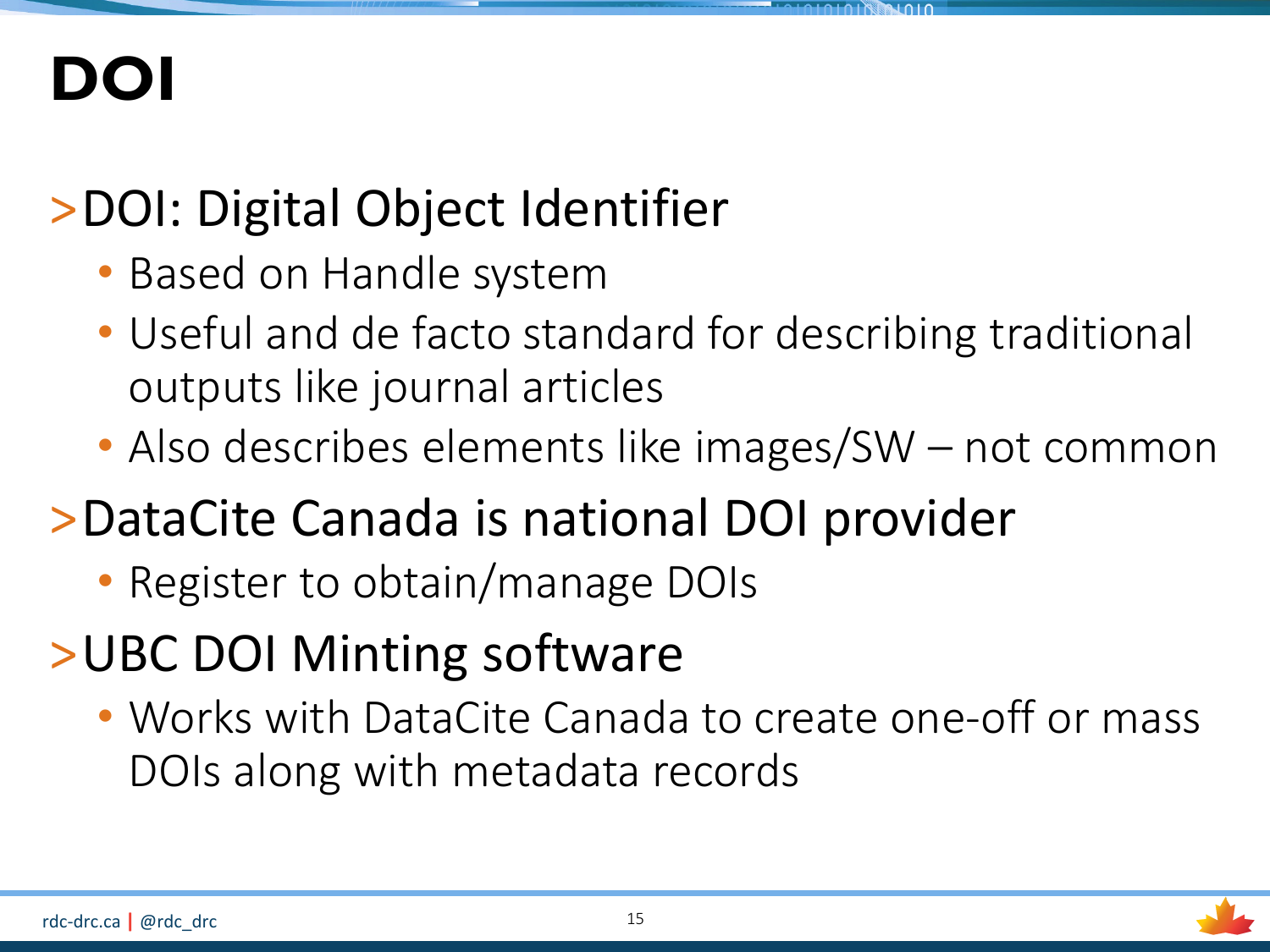### **ARK**

#### >ARK: Archival Resource Key

- Developed by California Digital Library
- Can be used to provide IDs for any type of object, digital, physical, living or intangible
- Useful for describing individual digital elements, e.g. within a journal article (e.g. tables, images)
- System provides metadata record along with the ID

>ARKs for research data recommended by ANDS

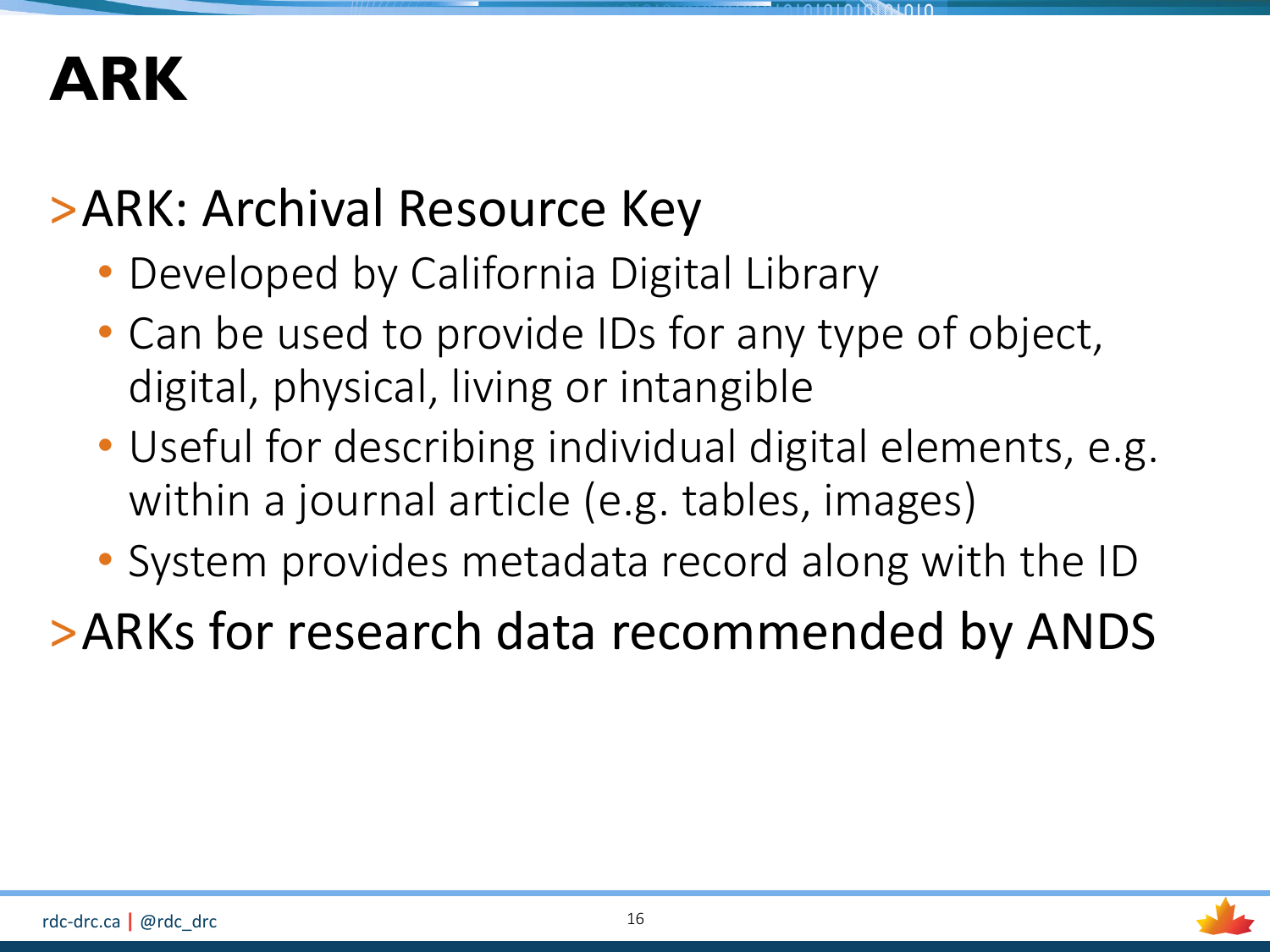# **Organizations**

### ˃OrgIDs: Organizational Identifiers

#### ˃Less clear as to leading system for OrgIDs

- Ringgold commercial OrgID system
- GRID Open system from Digital Science
- ISNI: International Standard Naming Identifier
	- Currently describes over 575,000 unique organizations
- ˃Decision will need to be made soon to facilitate a standard approach to OrgIDs
- >A combination of ISNI with a de facto Registry will likely be solution – ISNI+

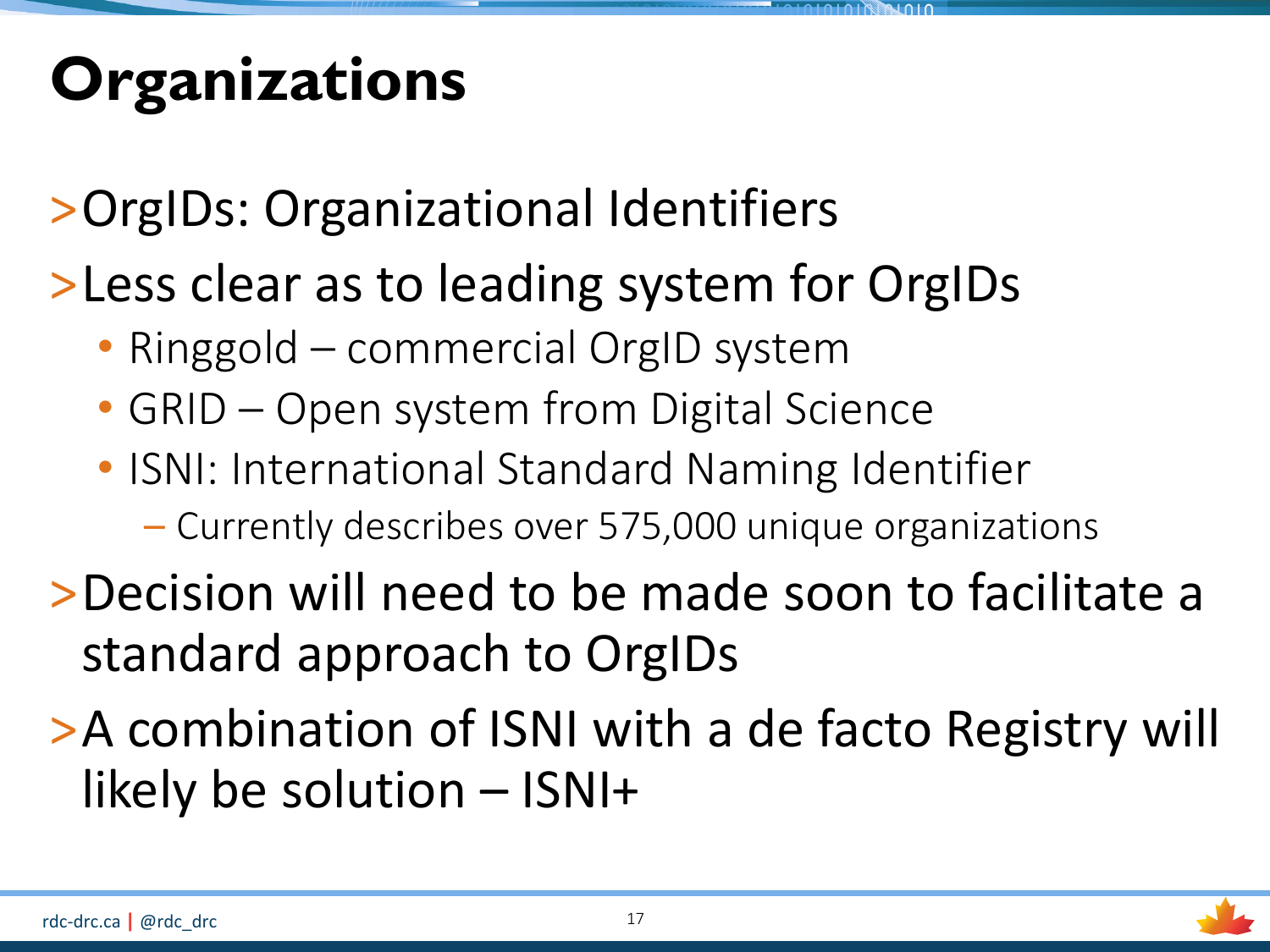# **Equipment**

- ˃EIDs: Equipment IDs
- >Identifies a piece of research equipment or subcomponent
- > equipment.data Project
	- Currently defining common record UNIQUIP
	- Focus on equipment, current methodology

### >MERIL Project

• Currently used in EU to describe research projects, but looking at how to describe key research equipment

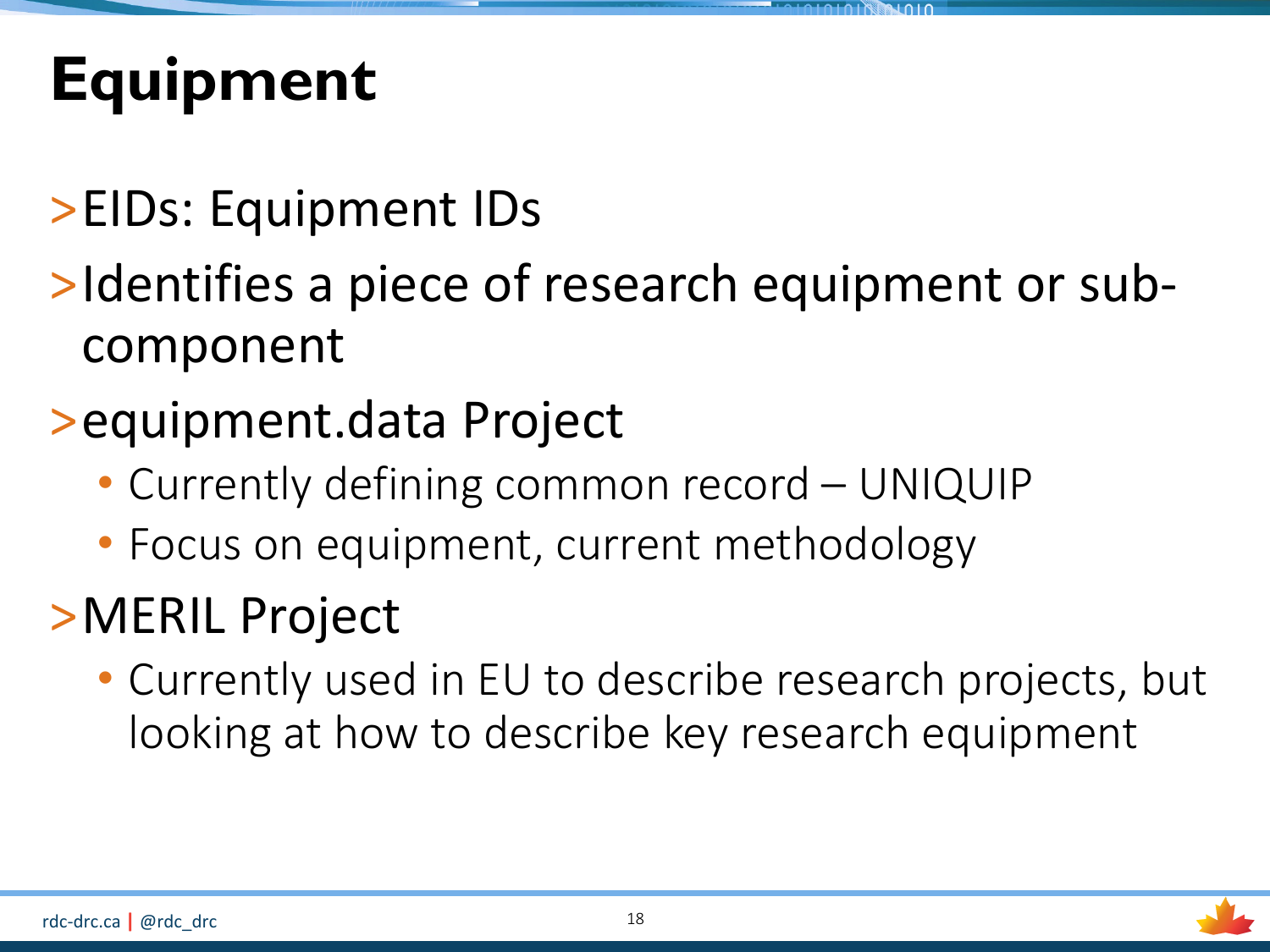## **Other**

### ˃Listing of additional ID approaches for

- Specimens (geo, bio)
- Chemicals, molecules
- Other Objects

#### ˃More domain-specific in efforts

˃Key to long-term goal of providing unique identifiers to any input/output in research

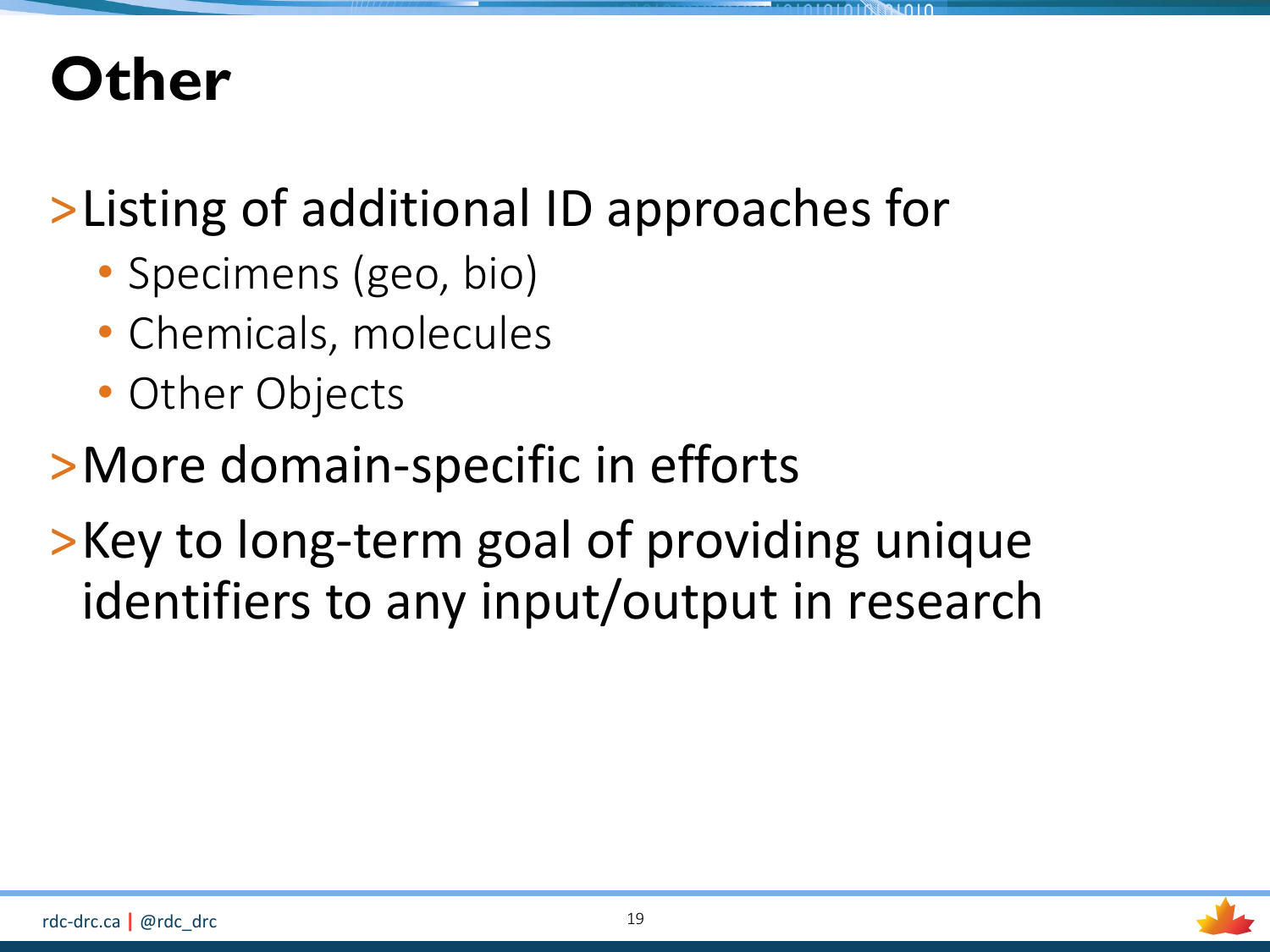# **Key Recommendations**

˃Commit to the adoption of best practice PIDs

- ˃Join the ORCID-CA consortium to develop a comprehensive national solution
- ˃Require researchers to have an ORCID all levels
- >Integrate ORCID into CCV
- ˃Require DOIs for deposit in response to funder OA mandates (funder, institution, publisher, etc.)
- ˃Adopt ISNI as standard for OrgIDs

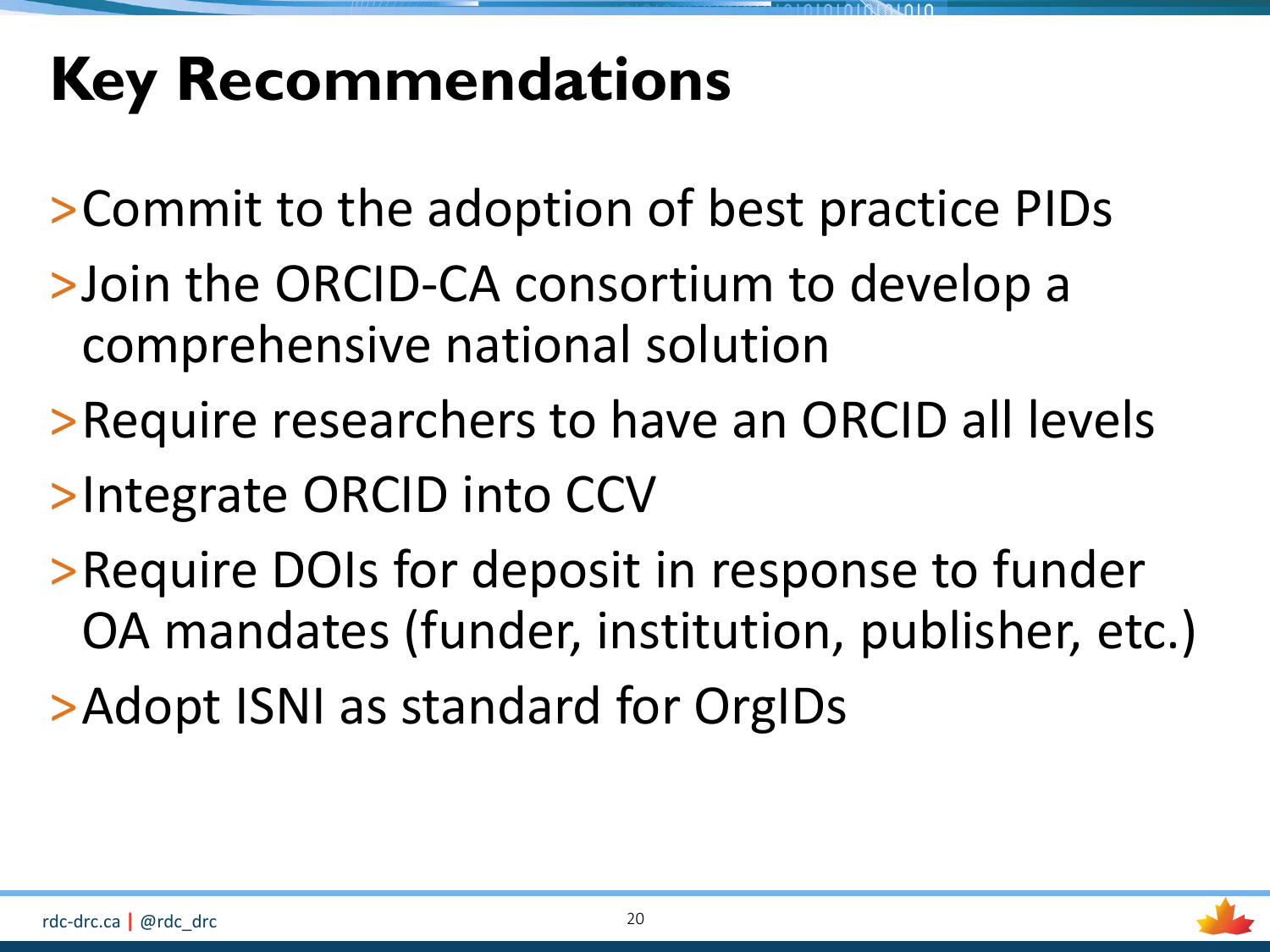# **RDC Actions**

˃Created PID Working Group to follow progress

- ˃Develop communications strategy to facilitate broad adoption of standard PIDs in Canada
- ˃Engage with the international research data management community on PID efforts
- ˃Facilitate development of ORCID CA
- ˃Promote use of PIDs by Canadian publishers
- ˃Promote use of DataCite DOIs and UBC tools